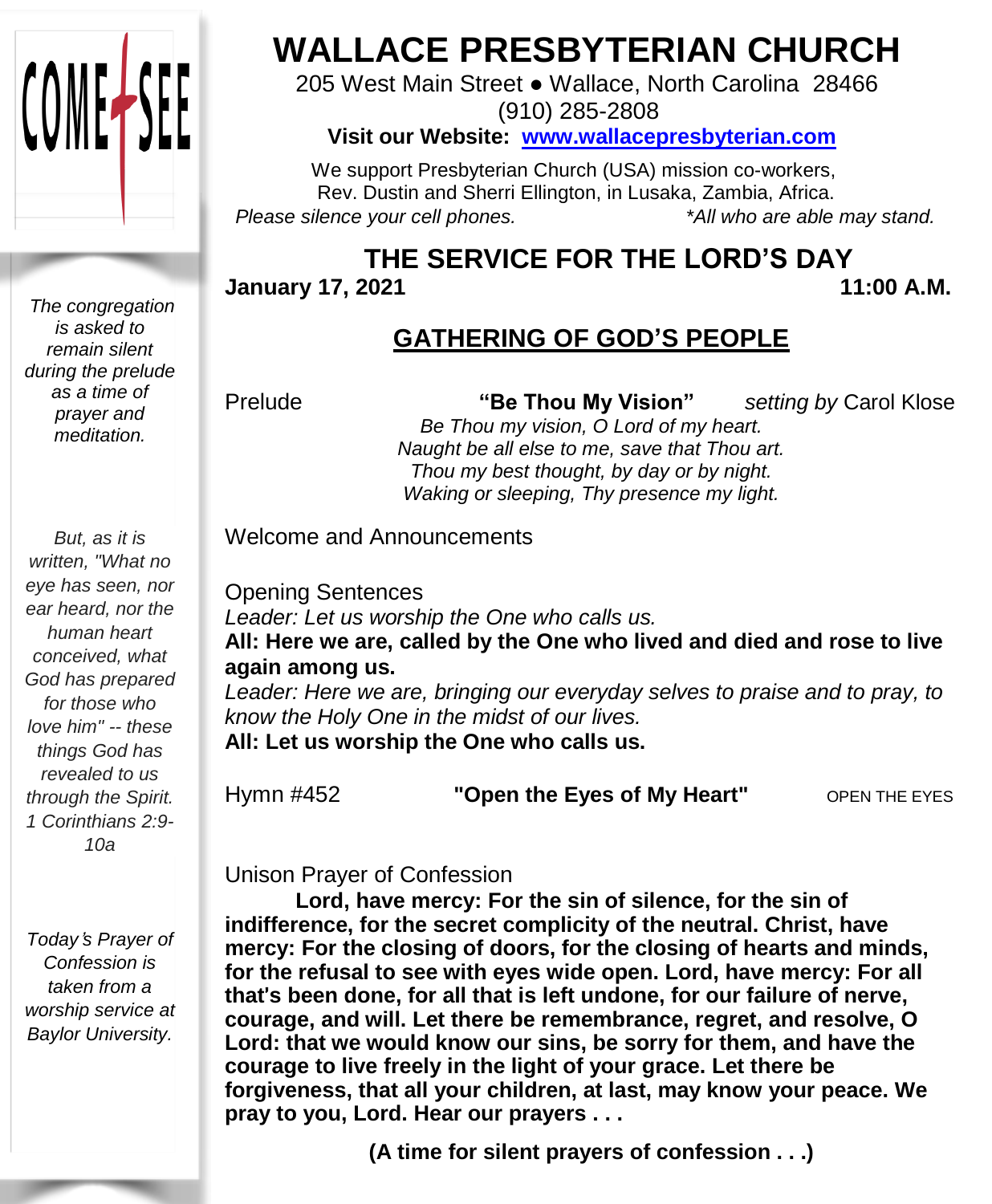"*Faith is to believe what we do not see, and the reward of this faith is to see what we believe.*" *St. Augustine (354 - 430 A.D.), bishop of Hippo on North Africa*

Responsive Assurance of Pardon *Leader: The Spirit bears witness with our spirit that we are children of God.* **All: As we have confessed our sins, God has been faithful.** *Leader: In the name of Jesus Christ, sisters and brothers, our sins are forgiven.* **All: Thanks be to God!**

Gloria Patri **Glory Be to the Father Glory be to the Father, and to the Son, and to the Holy Ghost; as it was in the beginning, is now, and ever shall be, world without end. Amen, amen.**

#### **PROCLAIMING GOD'S WORD**

Children's Sermon

Prayer for Illumination

**Open our ears, O God, that we might hear your Word speaking to us in this moment. Open our ears, O God, that we might listen for your voice calling to us through scripture. Open our ears, O God, that we might understand your promises. Open our hearts, O God, that we might enter into the love you offer us. Amen.**

Old Testament Lesson *Psalm 139:1-6, 13-18*

Gospel Lesson *John 1:35-51*

Sermon **"The See-Saw of Faith"** Dr. Philip K. Gladden

A Time for Silent Reflection



Pastoral Prayer with the Lord's Prayer **Our Father who art in heaven, hallowed be Thy name. Thy kingdom come, Thy will be done, on earth as it is in heaven. Give us this day our daily bread; and forgive us our debts, as we forgive our debtors; and lead us not into temptation, but deliver us from evil. For Thine is the kingdom and the power and the glory, forever. Amen.**

"*When in the dark night of suffering sagacity cannot see a handbreadth ahead of it, then faith can see God, since faith sees best in the dark.*" *S*ø*ren Kierkegaard (1813-1855), Danish philosopher and theologian*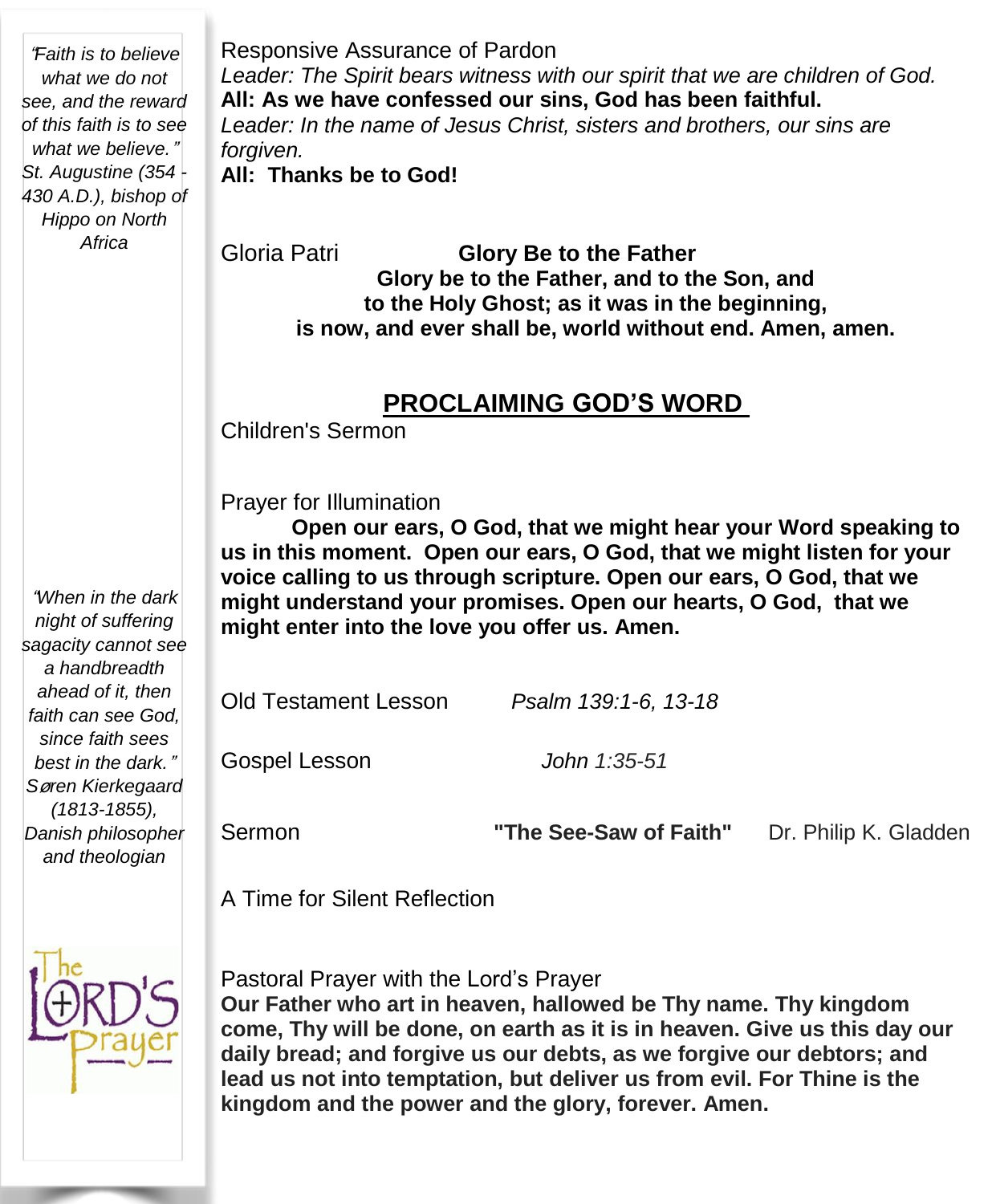#### **GIVING THANKS TO GOD**

Presentation of Tithes and Offerings

Offertory **"Open the Eyes of My Heart"** *setting by* Larry Moore *Open the eyes of my heart, Lord. Open the eyes of my heart; I want to see you; I want to see you; To see you high and lifted up, shining in the light of your glory. Pour out your power and love as we sing Holy, holy, holy. Holy, holy, holy. Holy, holy, holy. Holy, holy, holy; I want to see you.*

*Doxology and Prayer of Dedication Praise God from whom all blessings flow; Praise Him all creatures here below; Praise Him above ye heavenly host; Praise Father, Son, and Holy Ghost. Amen.*

 **the forgiveness of sins;** The Affirmation of Faith: The Apostles' Creed **I believe in God the Father Almighty, Maker of heaven and earth. And in Jesus Christ his only Son our Lord; who was conceived by the Holy Ghost, born of the Virgin Mary, suffered under Pontius Pilate, was crucified, dead, and buried; he descended into hell; the third day he rose again from the dead; he ascended into heaven, and sitteth on the right hand of God the Father Almighty; from thence he shall come to judge the quick and the dead. I believe in the Holy Ghost; the holy catholic Church; the communion of saints; the resurrection of the body; and the life everlasting. Amen.**

Hymn #451 (verses 1 & 3) **"Open My Eyes, That I May See"** OPEN MY EYES

**Benediction** 

Postlude

"*My knowledge of that life is small,*

*is dim;*

*that Christ knows all, And I shall be with Him.*" *Richard Baxter (1615-1691), English Puritan minister, from* "*Lord, It Belongs Not to My Care.*"

*"As no darkness can be seen by anyone surrounded by light, so no trivialities can capture the attention of anyone who has his eyes on Christ." Gregory of Nyssa (c.330 c.395), bishop of Nyssa in Cappadocia, Asia Minor*



*The eye of faith But* '*tis enough*